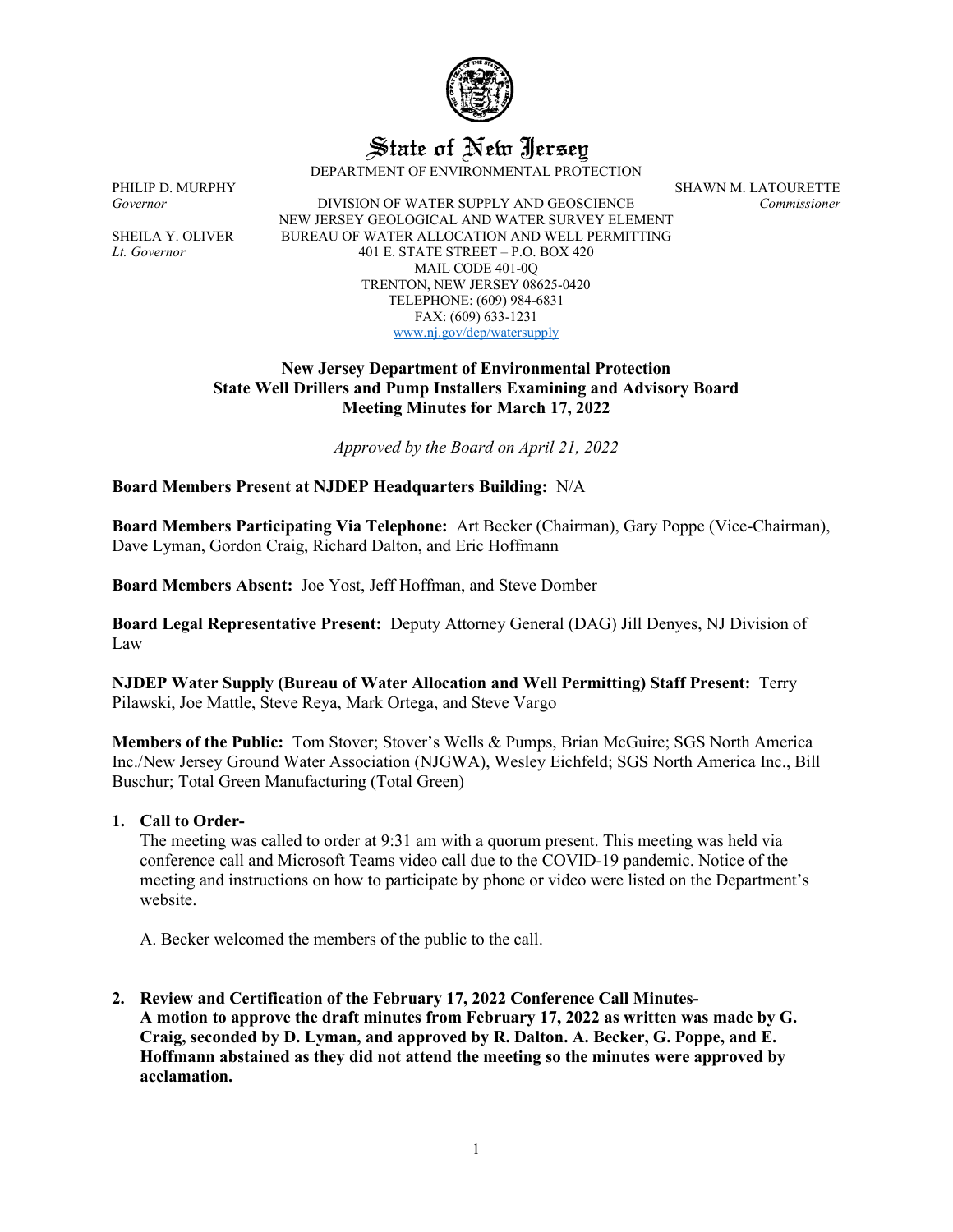# **3. Licensing-**

# *Review of License Applicant*

A. Becker asked if there was any discussion needed for the six license applicants (listed below). He added that there were two Pump Installer applications and four Environmental Resource and Geotechnical (ERG) well driller applications. No further discussion was needed.

| <b>License Type</b> | <b>Applicant Name</b> | <b>Employer</b>           |
|---------------------|-----------------------|---------------------------|
| Pump Installer      | Joshua DeRidder       | Robbins Water Service Inc |
| Pump Installer      | Jason Callahan        | Callahan Well Drilling    |
| <b>ERG</b>          | Daniel Halecki        | <b>Summit Drilling</b>    |
| <b>ERG</b>          | David Macaluso        | SGS North America Inc.    |
| ERG                 | John Maciejewski      | Summit Drilling           |
| <b>ERG</b>          | <b>Andrew Glose</b>   | Sovereign Consulting Inc. |

## **A motion to approve all listed individuals for licensure was made by G. Poppe. This motion was seconded by E. Hoffmann and approved unanimously.**

## **4. Continuing Education-**

*Maryland Delaware Water Well Association (MDWWA)*

A. Becker introduced MDWWA's 2022 Annual Convention, which was held in February. A. Becker asked if any discussion was needed for this course, which the Department had previously provided the Board with information to review. R. Dalton said that the information provided was confusing and said that courses which were about Maryland should not be counted for credit as they are not relevant to New Jersey. G. Craig agreed that courses related specifically to Maryland rules should not count for New Jersey well drillers or pump installers. A. Becker suggested voting on the courses individually. M. Ortega noted that the Board does not need to vote on the First Aid course, the OSHA HAZWOPER Refresher course, or the Apprentice course. A. Becker reminded the Board to specify how many continuing education points (CEP) and the point category when making their motions.

The Board discussed courses individually and made motions after each course:

**A motion to not recommend the Legislative Update course was made by G. Craig. This motion was seconded by R. Dalton and approved unanimously.**

**A motion to not recommend What to Expect Before Your Inspection was made by G. Craig. This motion was seconded by D. Lyman and approved unanimously.**

**A motion to accept the Legislative and Legal Update Effecting the Water Well Industry for one technical CEP was made by G. Craig. This motion was seconded by G. Poppe and approved unanimously.**

**A motion to accept The Well from Hell for one technical CEP was made by G. Poppe. This motion was seconded by G. Craig and approved unanimously.** 

**A motion to accept Hiring and Leading the 21st Century Driller for one technical CEP was made by G. Craig. This motion was seconded by G. Poppe and approved unanimously.**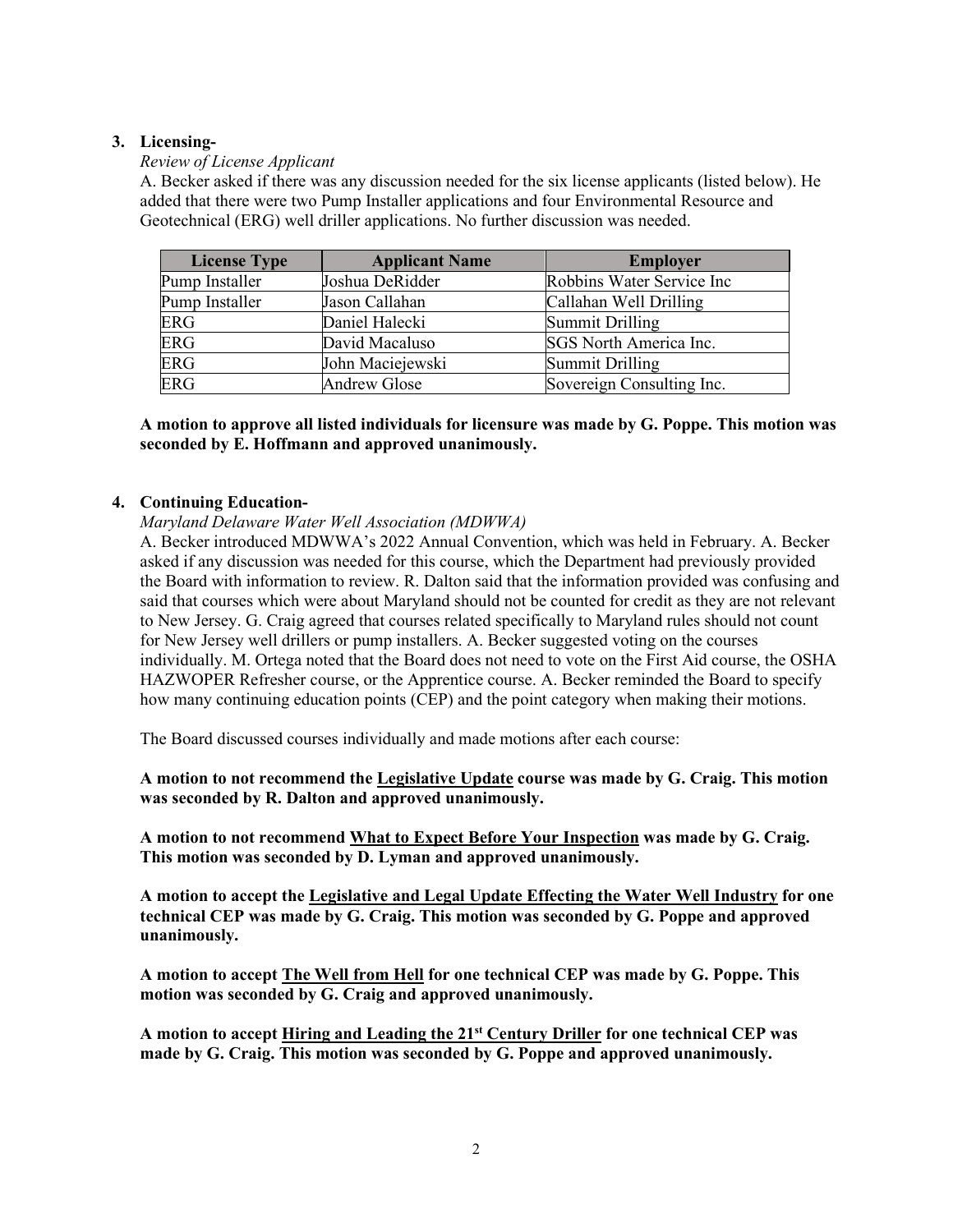**A motion to accept Reverse Osmosis Best Practices for one technical CEP was made by D. Lyman. This motion was seconded by G. Craig and approved unanimously.**

**A motion to accept Ph Adjustment: When, How, and Why for one technical CEP was made by R. Dalton. This motion was seconded by G. Craig and approved unanimously.** 

**A motion to accept Solar Pumping – Size, Selection, and Other Considerations for one technical CEP was made by G. Poppe. This motion was seconded by D. Lyman and approved unanimously.** 

**A motion to accept Power Systems at Peak Efficiency with Permanent Magnet Technology for one technical CEP was made by E. Hoffmann. This motion was seconded by R. Dalton and approved unanimously.**

**A motion to accept Drill Rig Maintenance for one technical CEP was made by G. Craig. This motion was seconded by G. Poppe and approved unanimously.**

The Board agreed that there was not enough information regarding Applying Tribal Knowledge to Engineered Expectations to make a determination on the course.

**A motion to have the Department request that MDWWA send more information for the Applying Tribal Knowledge to Engineered Expectations course was made by D. Lyman. This motion was seconded by G. Craig and approved unanimously.** 

**A motion to accept the DOT Update course for one safety CEP was made by G. Craig. This motion was seconded by G. Poppe and approved unanimously.** 

A. Becker brought up how the Water and Graphite course was only listed as being 45 minutes of material. S. Reya reminded the Board that they previously made a motion which said that if a course is 45 minutes or more, they would round up to the nearest CEP.

## **A motion to accept Water and Graphite: A Geothermal Game Changer for one technical CEP was made by G. Poppe. This motion was seconded by G. Craig and approved unanimously.**

### *CEP Status Update*

A. Becker asked M. Ortega to provide a status update for CEP completion for well drillers and pump installers. M. Ortega informed the Board that as of March  $7<sup>th</sup>$ , 428 licensees had at least one CEP. Of the 54 percent of licensees who had at least one CEP, 58 licensees had completed the CEP requirement for this cycle.

M. Ortega discussed some upcoming courses which the Department anticipated would be wellattended. He noted that Parkhurst will be hosting two courses, which would earn licensees seven and a half CEPs. M. Ortega said that Duff Co and Drill Tech Group will also be hosting larger courses in May.

E. Hoffmann asked about the mechanics of how the Department tracks and enters CEPs for well drillers and pump installers. M. Ortega explained that most course providers submit the course rosters to the Department within 45 days of administering the course and then the Department enters the license numbers into a database. Once the license numbers are entered into the Department's database, licensees can track their points on the DEP DataMiner. M. Ortega added that Well Permitting established an email address for licensing and continuing education-related submittals. This allows licensees to submit their certificates directly to Well Permitting when a course provider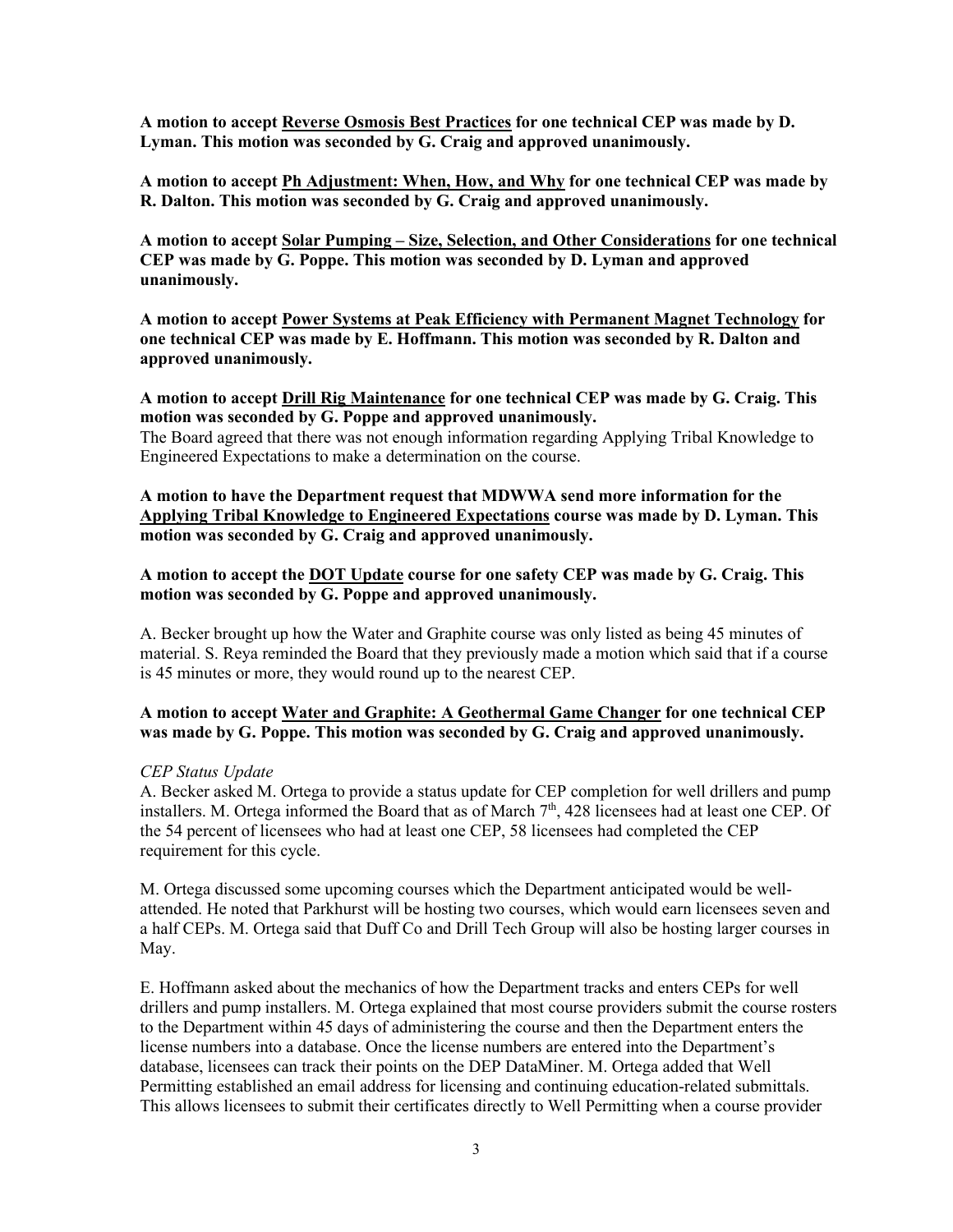does not submit the attendance roster directly to the Department. M. Ortega said that there are notes on the Course List which detail submittal requirements when the course provider is not responsible for submitting the information to the Department. He told the Board that he's been working on an update to the course list, which provides additional, more detailed, instructions for licensees to submit completion certificates for credit. E. Hoffman thanked M. Ortega for the explanation and said that the Department is very generous with how they handle the process.

#### *Additional Comments*

G. Poppe said that he attended NJGWA's March membership meeting a few days prior and wanted to relay some of the comments that he received from their membership. He added that there were a lot of people that approached him to voice their displeasure with the Board's decision to approve the last meeting and course for one and a half CEPs instead of two. Attendees of the course regularly spend at least four hours at the meetings.

A. Becker asked if there were any comments from the industry. Mr. Eichfeld said that he had attended the meeting and found it to be very informative and felt that it should have been worthy of receiving two CEPs. Mr. McGuire, who is on NJGWA's Board of Directors, said that most of the displeasure stems from the inconsistency. He added that these meetings have always been approved for two CEPs and NJGWA has taken the Board's suggestions to make the meetings more stringent and informative. A. Becker thanked Mr. Eichfeld and Mr. McGuire for their comments.

## **5. Total Green-**

S. Reya confirmed that Mr. Bill Buschur, from Total Green Manufacturing (Total Green), was on the call. The Board welcomed Mr. Buschur and thanked him for joining. S. Reya reminded the Board that they had received acceptable lab permeability results for the Tenon Thermaseal HF 1.1 thermal conductivity grout mix. Total Green had also successfully demonstrated that the grout could be pumped in the field on October 25, 2021. The final permeability results from the field demo also fell below the maximum allowable permeability. S. Reya noted that the results were about two orders of magnitude below what is required by the Department and clearly met the requirements and referenced a January 27, 2022 memo that R. Dalton supplied (and was forwarded to Board members), which further detailed the permeability test results on the field samples and meets the grout permeability requirements prescribed in the rule.

S. Reya discussed the construction of the Direct Exchange (DX) geothermal well system, which was also subject to approval by the Board. He stated that Total Green successfully demonstrated that they were able to grout the annular spaces between the borehole and the PVC and the PVC and the copper loop at a test installation in Burlington County. He reminded the Board that the PVC outer casing was required to address their concerns with the copper piping and the potential adverse impacts that the acidic groundwater in the Coastal Plain would have on the copper pipe. S. Reya clarified that the Board will be voting on this specific type of construction and not all DX installations. The detailed specifications of the copper U-bend, PVC outer casing, grout material and refrigerant have been provided throughout multiple document submittals from Total Green, dating back to their initial request for product approval in a letter dated August 19, 2019.

Mr. Buschur briefly discussed other products available through Total Green, including coated copper tubing to eliminate the need for the PVC outer casing. He asked if the Board would need to review this product for it to be acceptable for use in New Jersey. S. Reya said that the only product that is being considered for approval currently is the copper tubing grouted in a PVC sleeve. Any additional products or designs would need to go through this process. Mr. Buschur noted that the most important thing for them was to get the grout approved. A. Becker clarified that the technology would be subject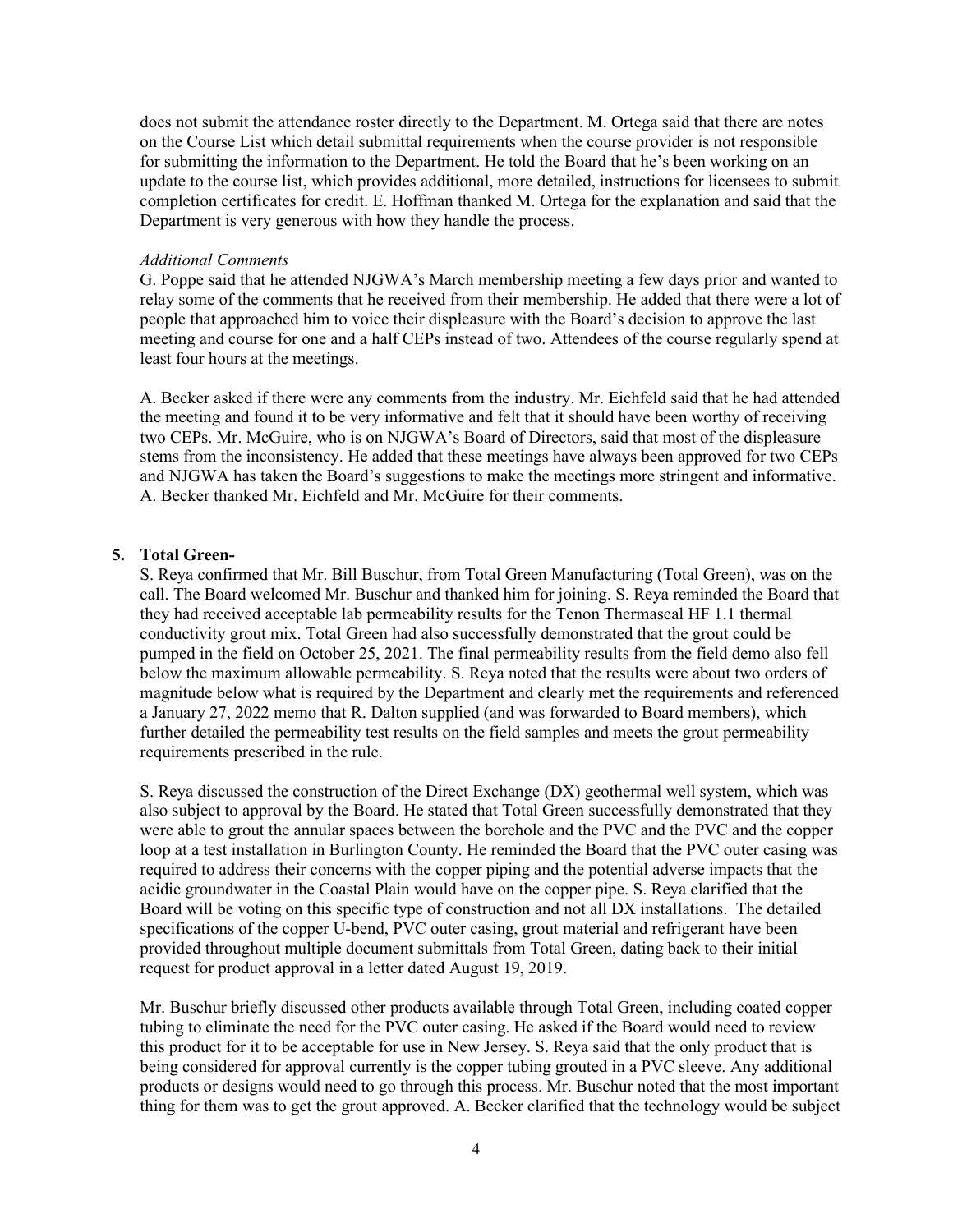to approval for all distributors, not just Total Green. Mr. Buschur confirmed that Total Green is not the only distributor of this product, and anyone could use this method, if approved.

D. Lyman asked about the refrigerant used by Total Green and if it was previously approved before he joined the Board. Mr. Buschur stated that this information was submitted with the original packet of information in 2019 when the process started. S. Reya added that Total Green provided the Safety Data Sheets for all of their products, which the Board reviewed. It was determined that since the copper tubing would be encapsulated with the PVC casing, it would be less of a concern if there was a problem with the copper tubing.

A. Becker noted that Total Green has met all the criteria and asked for a motion to approve the product.

## **A motion to recommend approval of the referenced DX geothermal system, the grout material and the installation method was made by G. Poppe. This motion was seconded by G. Craig and approved unanimously.**

R. Dalton added that the permeability of the grout quite low and is similar to neat cement when mixed with an appropriate amount of water. S. Reya noted that the Department will send a letter to Total Green that will stipulate the Department's approval of this system design for state-wide use. The letter will note that any alterations to the supplied design would need to be submitted for review by the Department, in consultation with the Board.

## **6. Horizontal Directional Drilling (HDD)-**

J. Mattle talked about the Science Advisory Board's (SAB) review of the aspects of HDD. S. Reya had provided the Board with the SAB's final report on HDD prior to the meeting in order for them to review their findings. J. Mattle added that after the report was finalized, Well Permitting staff had met with the Commissioner about regulating HDD in New Jersey. The Commissioner was agreeable to regulating HDD and requested that staff start investigating a path forward. J. Mattle said that Well Permitting staff have already put together a proposal for how to handle the regulation of HDD in New Jersey and are investigating potential stakeholders.

T. Pilawski talked about the potential regulation of HDD in the future, noting that grouting of conventional wells/borings already falls within N.J.A.C. 7:9D. She said that the SAB and Department management had concerns regarding inadvertent returns (IRs). J. Mattle said that Mark Miller of Water Allocation, M. Ortega, and S. Vargo would be on the rule writing team for this project. Department staff will also be investigating potential changes to licensing and appointing a new Board member.

A. Becker said that the SAB's report was very thorough. He brought up how the SAB said that it is advisable to grout the annular space with a low-permeability grout for the first 50 to 100 linear feet from both the entry and exit holes. He said that he was surprised at the number of IRs that occur during HDD operations.

### **7. Disinfection of Private Wells by an Unlicensed Individual-**

J. Denyes said that she relayed the Board's displeasure of the delay in providing written guidance on this issue to her management. She said that her team has agreed to let the Department reach out to the individual to advise them of the correct procedures. She added that with no consumer complaint or photographic evidence, it is very hard to proceed with the Board's request.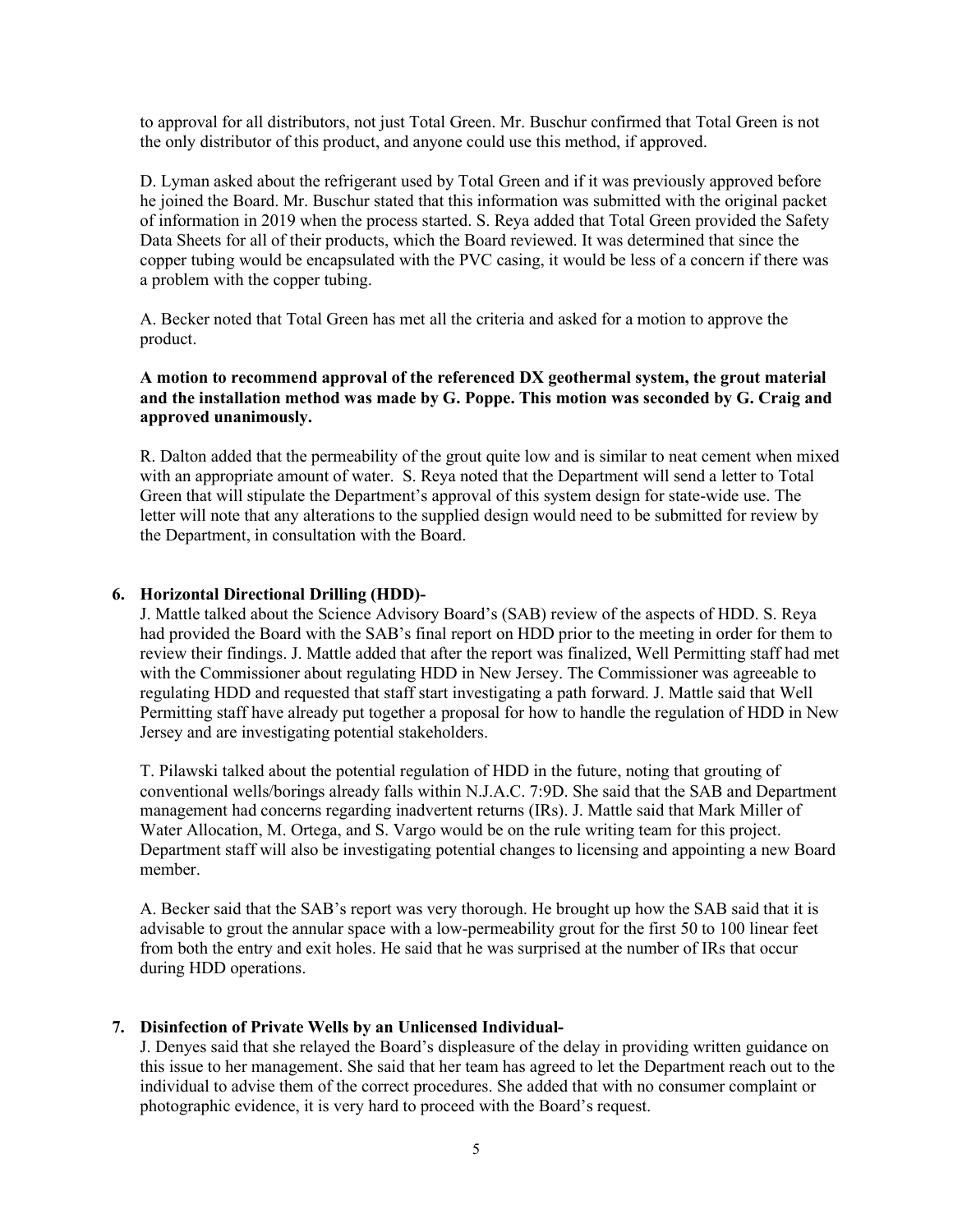J. Denyes said that N.J.A.C. 7:9D is ambiguous on the topic of disinfection. While the Board has expressed to her and the Department that one needs a license to conduct this work, she does not believe that the rule is supportive of their interpretation. N.J.A.C. 7:9D-1.6 does not list "disinfect" under the list of items that only can be performed by a well driller or pump installer. While N.J.A.C. 7:9D-1.7 says that a well driller is authorized to perform disinfection, the rule does not state that only licensed individuals may perform this work. The Board also agreed that homeowners should be able to disinfect their own wells in emergency situations, which would be contradictory to stating that a licensee must perform the work.

J. Denyes thanked the Board for their patience and asked if they had any questions. A. Becker asked if the Department could specify in the letter to this individual that a license is required in the future to disinfect wells. J. Denyes said that the Department cannot do that, but they can say that a license is recommended. S. Reya said that he has already drafted the letter for internal circulation. He said that the letter references the Safe Drinking Water Act Rule regarding disinfection procedures that must be followed. D. Lyman asked if the letter could clarify what work can be done by licensed well drillers and pump installers. S. Reya said that he also addressed this in the letter.

## **8. Enforcement Update-**

S. Vargo informed the Board that 14 Notices of Non-Compliance (NONC) were sent out for perceived violations in late-February. The NONCs were sent out to six different well drillers to address 20 potential construction violations. He noted that the NONCs selected, which were part of Well Permitting's first batch to go out since Julia Altieri retired, were high priority and were meant to address health or environmental concerns. Currently, Well Permitting is awaiting written responses from the recipients of these NONCs. A. Becker and the rest of the Board thanked S. Vargo for the update.

### **9. Geothermal Update-**

### *Woodbury*

S. Reya explained to the Board that as of the last update that he provided, all known improperly installed geothermal wells had been addressed. The property owner had recently taken steps to move a compactor and generator, which had been covering some wells, according to the best available information provided to the Department. After excavating down to 15 feet below grade, no wells were found in this location. S. Reya was happy to report that all geothermal wells were successfully recommissioned. He noted that Summit Drilling has completed doing their work and another company will seal the abandoned irrigation well on the property at which point the project will be complete.

### *Princeton*

S. Reya briefly talked about Phase 1 of the Princeton geothermal well field. He noted that those wells had target depths of 850 feet below grade. He said that the wells in Phase 2, which is located in West Windsor, have target depths of 600 feet below grade.

As of March 11, 2022, 44 wells had been completed. It was reported to the Department that two of these wells had intersected with each other and had been damaged, which was a problem that was encountered frequently during Phase 1. S. Reya added that there have been no major issues with this phase. Currently, there are three rigs on site and this phase will consist of 190 wells.